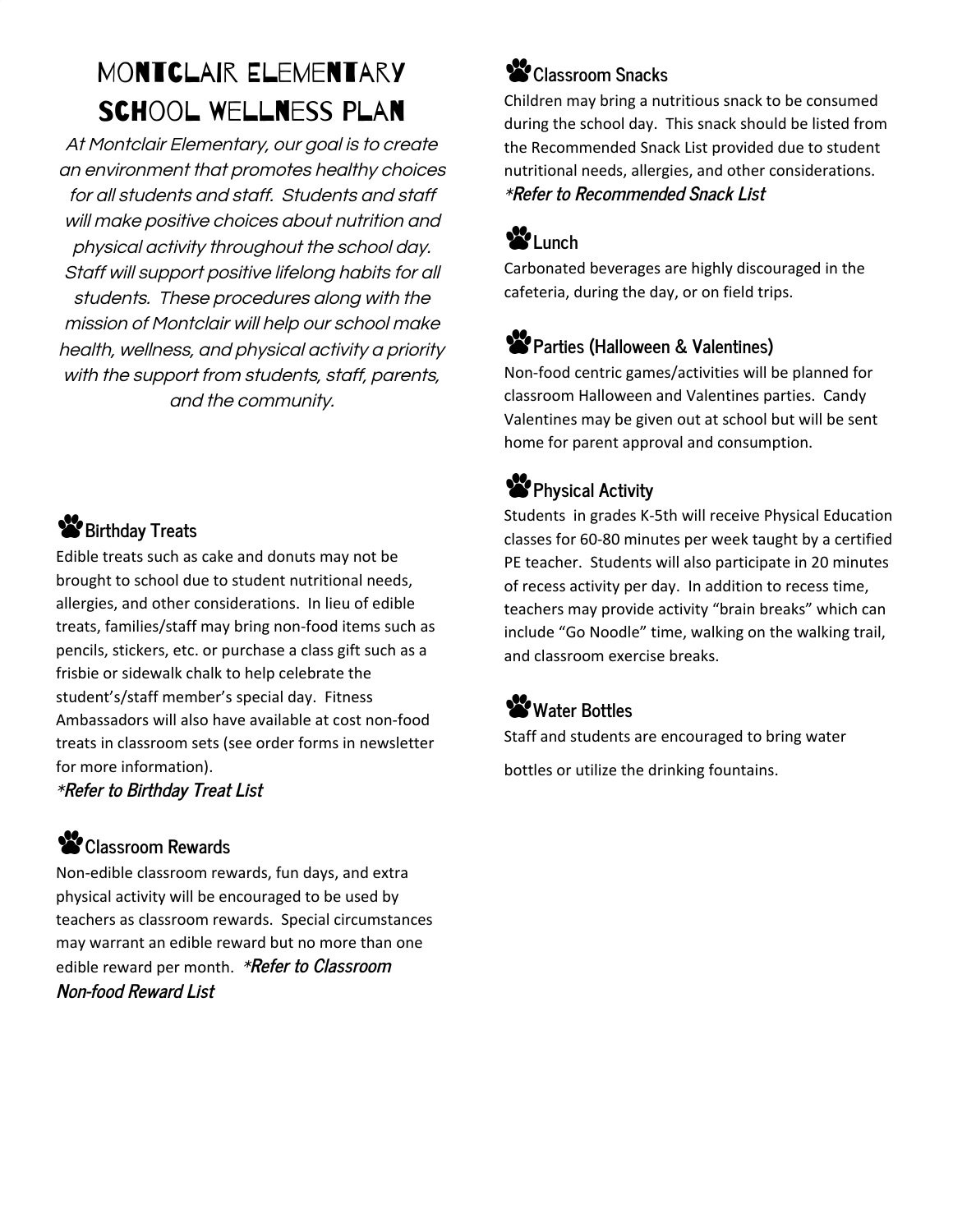## BIRTHDAY TREAT LIST

### **Class Gifts:**

- inside recess game
- sidewalk chalk
- nerf football
- Madlibs
- Rubix cube
- plant
- $\bullet$  book(s)
- math games
- classroom supplies (check with the teacher for specific needs)

#### **Individual Gifts:**

- pencils
- stickers
- pens
- markers
- erasers
- rulers
- books
- bookmarks
- trinkets
- homemade individual crafts
- bracelets/wristbands, etc.

# Classroom non-food reward list

Stickers, pencils, pens, markers, erasers, books, bookmarks, trinkets, extra recess/extended recess, activities, game time, reading time, working/reading in a special place, use of a special chair for the day, extra art time, technology time, special job status, no-homework ticket, eat lunch with the teacher, be a helper in another classroom, reward tokens/button/coupons, Go Noodle time, take a walk, play music during work time, class dance party, read a book to a buddy, wear comfy clothes, free choice activity, treasure chest, stuffed animal day, slippers/PJ day, etc.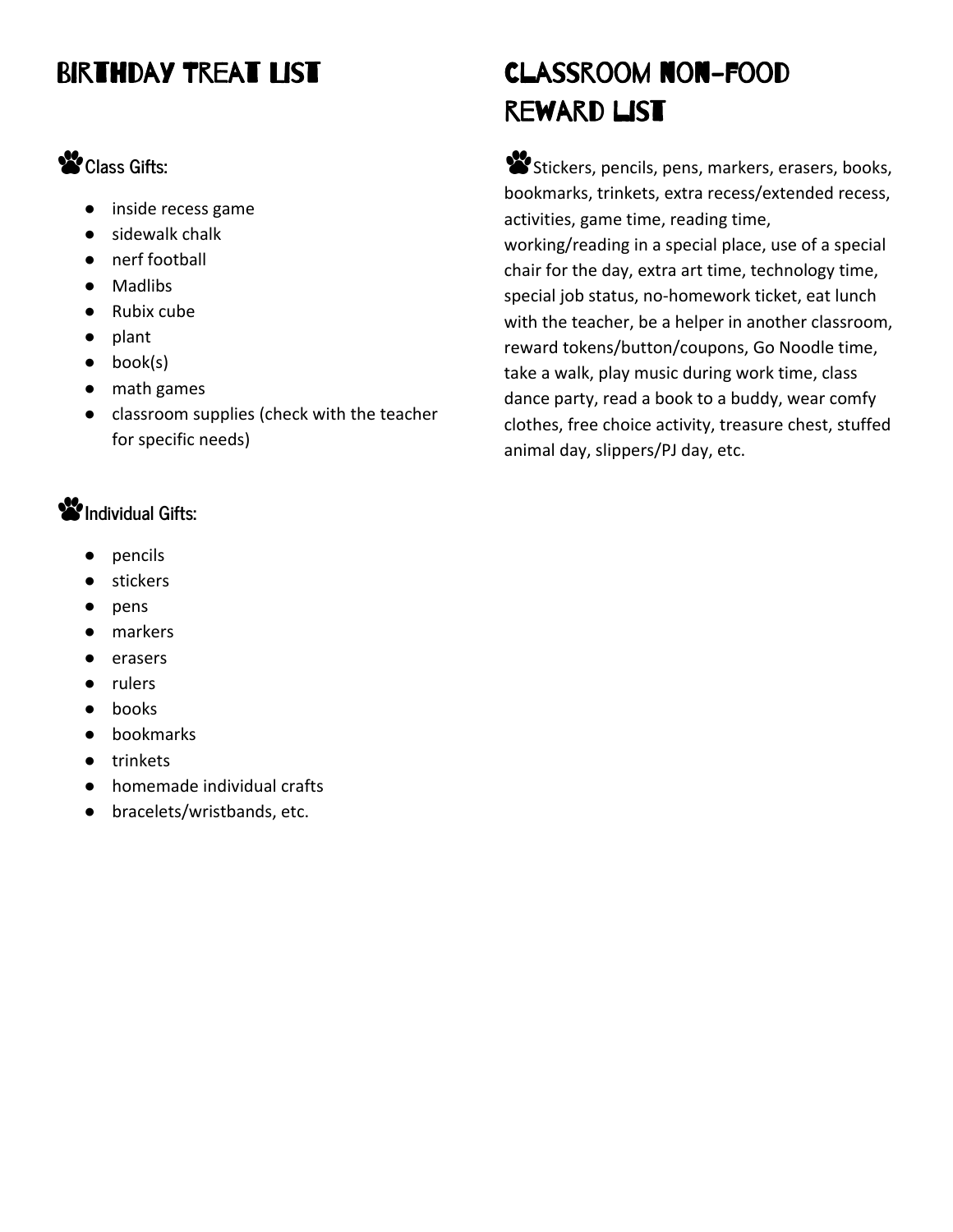# Recommended snack list

All classrooms snacks are recommended to be chosen from this list. Snacks may be sent home due to student nutritional needs, allergies, and other considerations. Please remember -

#### *CLASSROOMS ARE PEANUT SAFE ZONES!*

#### **Whole Grains**

- Whole grain rice cakes, muffins, bagels
- Graham crackers or non-frosted whole grain animal crackers
- Triscuits, pretzels, or whole grain/rye crackers (such as Goldfish pretzel or plain crackers)
- Oatmeal breakfast squares or breakfast bars
- Crunchy granola bars or plain granola **(Please check labels for nuts)**
- Popcorn (plain or lightly salted)
- Dry, ready to eat whole grain cereals

**Dairy or Dairy Alternatives** (Remember to pack a disposable spoon!)

- Cheese or cottage cheese
- Yogurt (soy, dairy, coconut) or Greek yogurt

#### **Protein**

- Hard boiled egg (already peeled)
- Protein bars
- Hummus, bean dip, or edamame
- Turkey sticks, beef jerky

#### **Fruits & Vegetables (Remember to pack a disposable spoon!)**

- Applesauce or fruit cups
- Dried fruit: raisins, apricots, apples, cranberries, pineapple, papaya, fruit leather (100% fruit strips)
- Fresh fruit: apples, apricots bananas, blackberries, black olives, blueberries, cantaloupe, cherries, grapefruit, grapes,

guacamole, honeydew melon, kiwi, mandarin oranges, mangoes, nectarines, oranges, peaches, pears, pineapple, plums, raspberries, strawberries, tangerines, watermelon

● Fresh vegetables: broccoli, carrots, cauliflower, celery, cucumber, lettuce, peppers, snap peas, snow peas, string beans, tomatoes, squash, zucchini

*CLASSROOMS ARE PEANUT SAFE ZONES! Read all labels and if the label includes "manufactured in a facility that may also process peanuts," please do not send to school.*

> **ALLERGEN STATEMENT INGREDIENT STATEMENT**

|                                            | <b>NUTRITIONAL FACTS PANEL</b>                                                                                                                                                                                                                                                                                                                                                                                                                                                                                                                                                               |  |
|--------------------------------------------|----------------------------------------------------------------------------------------------------------------------------------------------------------------------------------------------------------------------------------------------------------------------------------------------------------------------------------------------------------------------------------------------------------------------------------------------------------------------------------------------------------------------------------------------------------------------------------------------|--|
|                                            | Nutrition Facts                                                                                                                                                                                                                                                                                                                                                                                                                                                                                                                                                                              |  |
|                                            | <b>Serving Size</b><br>1 Bar (22g)                                                                                                                                                                                                                                                                                                                                                                                                                                                                                                                                                           |  |
| Amount Per Serving                         |                                                                                                                                                                                                                                                                                                                                                                                                                                                                                                                                                                                              |  |
| <b>Calories from Fat 20</b><br>Calorles 90 |                                                                                                                                                                                                                                                                                                                                                                                                                                                                                                                                                                                              |  |
|                                            | % Dally Value*<br><b>Total Fat 2g</b><br>3%                                                                                                                                                                                                                                                                                                                                                                                                                                                                                                                                                  |  |
|                                            | Saturated Fat Og<br><b>O%</b>                                                                                                                                                                                                                                                                                                                                                                                                                                                                                                                                                                |  |
|                                            | Trans Fat Og                                                                                                                                                                                                                                                                                                                                                                                                                                                                                                                                                                                 |  |
|                                            | <b>Cholesterol Omg</b><br>О%                                                                                                                                                                                                                                                                                                                                                                                                                                                                                                                                                                 |  |
|                                            | 4%<br>Sodium 100mg<br>Total Carbohydrate 16g<br>5%                                                                                                                                                                                                                                                                                                                                                                                                                                                                                                                                           |  |
|                                            | Dietary Fiber 3g<br>10%                                                                                                                                                                                                                                                                                                                                                                                                                                                                                                                                                                      |  |
| Sugars 6g                                  |                                                                                                                                                                                                                                                                                                                                                                                                                                                                                                                                                                                              |  |
|                                            | Protein 1g                                                                                                                                                                                                                                                                                                                                                                                                                                                                                                                                                                                   |  |
|                                            | 0%<br>Vitamin C<br>0%<br>Vitamin A<br>٠                                                                                                                                                                                                                                                                                                                                                                                                                                                                                                                                                      |  |
|                                            | 0%<br>0%<br>Calcium<br>Iron<br>٠                                                                                                                                                                                                                                                                                                                                                                                                                                                                                                                                                             |  |
|                                            | Riboflavin<br>10%<br>Thiamin<br>10%<br>٠<br>10%<br>Vitamin B6<br>10%<br>Niacin<br>٠                                                                                                                                                                                                                                                                                                                                                                                                                                                                                                          |  |
|                                            | *Percent Daily Values are based on a 2,000 calorie<br>diet. Your daily values may be higher or lower<br>depending on your calorie needs.                                                                                                                                                                                                                                                                                                                                                                                                                                                     |  |
|                                            | Calories<br>2000<br>2500<br><b>Total Fat</b><br>Less than<br>65g<br>80g<br>Saturated Fat Less than<br>20q<br>25q<br>Cholesterol<br>Less than<br>300mg<br>300mg<br>2,400mg<br>Sodlum<br>Less than<br>2,400mg<br>Total Carbohydrate<br>300g<br>375g<br>Dietary Fiber<br>25q<br>30g                                                                                                                                                                                                                                                                                                             |  |
|                                            | INGREDIENTS: CEREAL (RICE, WHOLE GRAIN<br>WHEAT, SUGAR, WHEAT BRAN, SOLUBLE<br>FIBER, SALT, MALT FLAVORING,<br>WHEAT<br><b>THIAMIN</b><br>VITAMIN<br>B <sub>1</sub><br>MONONITRATE]<br>VITAMIN B2 [RIBOFLAVIN]), SOLUBLE CORN<br>FIBER, FRUCTOSE, CORN SYRUP, ROASTED<br>ALMONDS, ROASTED PEANUTS (PEANUTS,<br>PEANUT OIL), SUNFLOWER OIL, DEXTROSE,<br>SUGAR, HONEY, CONTAINS 2% OR LESS<br>OF SORBITOL, GLYCERIN, NATURAL AND<br>ARTIFICIAL FLAVOR, SALT, SOY LECITHIN,<br>NIACINAMIDE, BHT (PRESERVATIVE), SOY<br>PROTEIN ISOLATE, NONFAT MILK, VITAMIN<br>Bs (PYRIDOXINE HYDROCHLORIDE). |  |
|                                            | ALLERGY INFORMATION: CONTAINS WHEAT,<br>ALMOND, PEANUT, SOY AND MILK, MAY CONTAIN<br>OTHER TREE NUTS.                                                                                                                                                                                                                                                                                                                                                                                                                                                                                        |  |

#### **Recommended daily amounts for children:**

Sugar for children = 25 grams per day Sodium = less than 2,300 mg